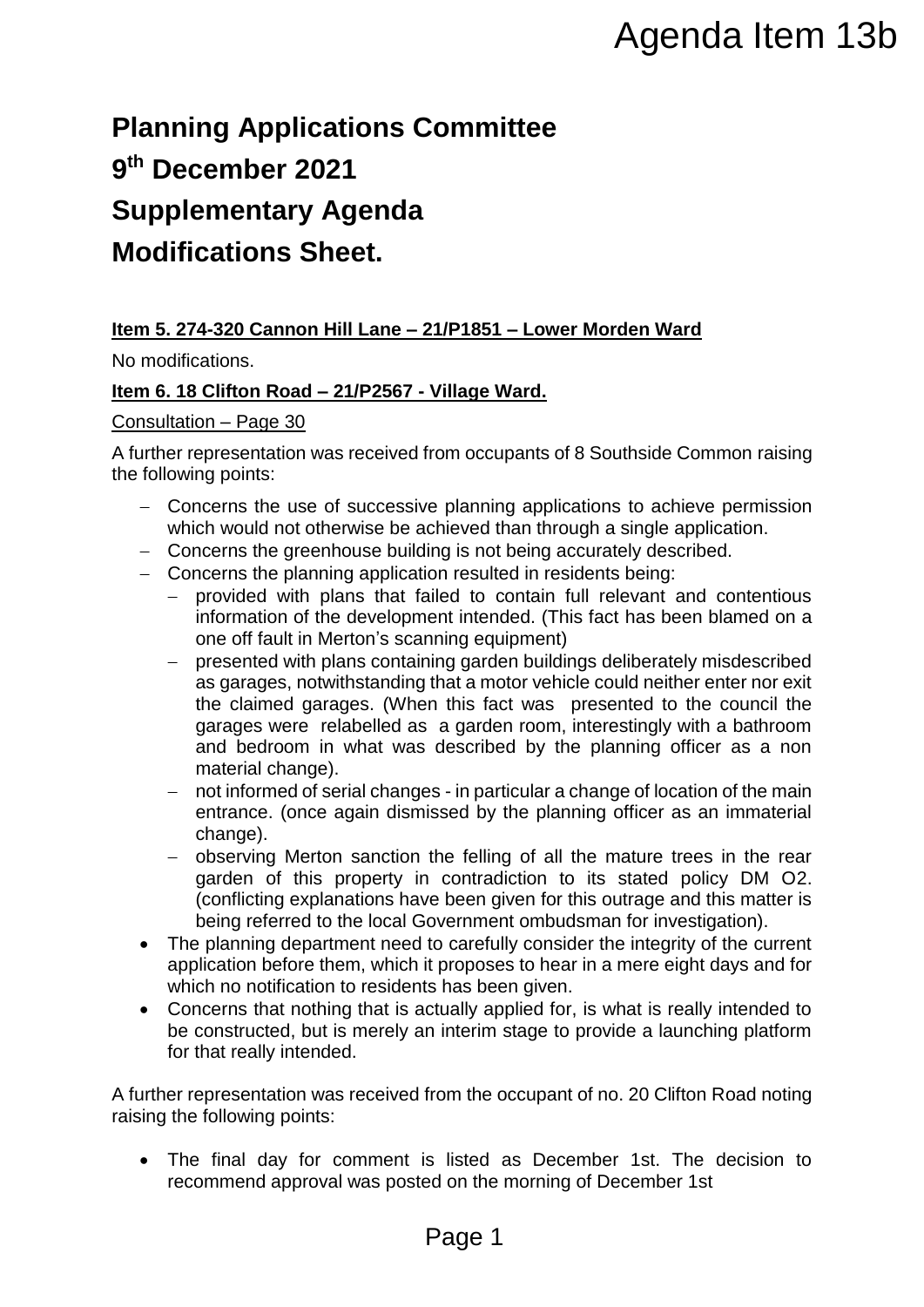- A Tree Development Report was added to the application on November 22nd, a completely new Planning Statement was added on November 24<sup>th</sup>.An amended Hard and Soft Landscape Plan was added on December 1st
- None of these changes to the application were communicated to me and the other neighbours affected. Even if they had been made aware, it would have been impossible to register comments when the decision had already been taken.
- It seems clear that the applicant wanted to get a recommendation of approval to submit to the Planning Committee meeting on December 9th and that the Planning Department again bent the rules to favour the applicant.

# Policy Context – Page 31

National Planning Policy Framework 2021

Conditions - Page 38

Delete condition 7 (B4 Details of Surface Treatment). A hard and soft landscaping plan has been provided upfront.

# **Item 7. R/O 441 Commonside East – 21/P1863 - Pollards Hill Ward**

Description of development changed from:

DEMOLITION OF EXISTING SINGLE DWELILINGHOUSE AND ERECTION OF 7 X TWO STOREY DWELLINGHOUSES, ALONG WITH PARKING, HARDSTANDING, LANDSCAPING, CYCLE AND REFUSE STORAGE.

to

DEMOLITION OF EXISTING SINGLE DWELLINGHOUSE AND ERECTION OF 7 X TWO STOREY DWELLINGHOUSES, ALONG WITH PARKING, HARDSTANDING, LANDSCAPING, CYCLE AND REFUSE STORAGE.

(To correct spelling error \*dwellinghouse\*)

Condition 13 changed from:

No dwelling shall be occupied until the application has provided written confirmation as to the installation of a fire hydrant (or otherwise agreed fire management and safety plan), and that such measures have been agreed by the London Fire Brigade.

to

No dwelling shall be occupied until the applicant has provided written confirmation as to the installation of a fire hydrant (or otherwise agreed fire management and safety plan), and that such measures have been agreed by the London Fire Brigade.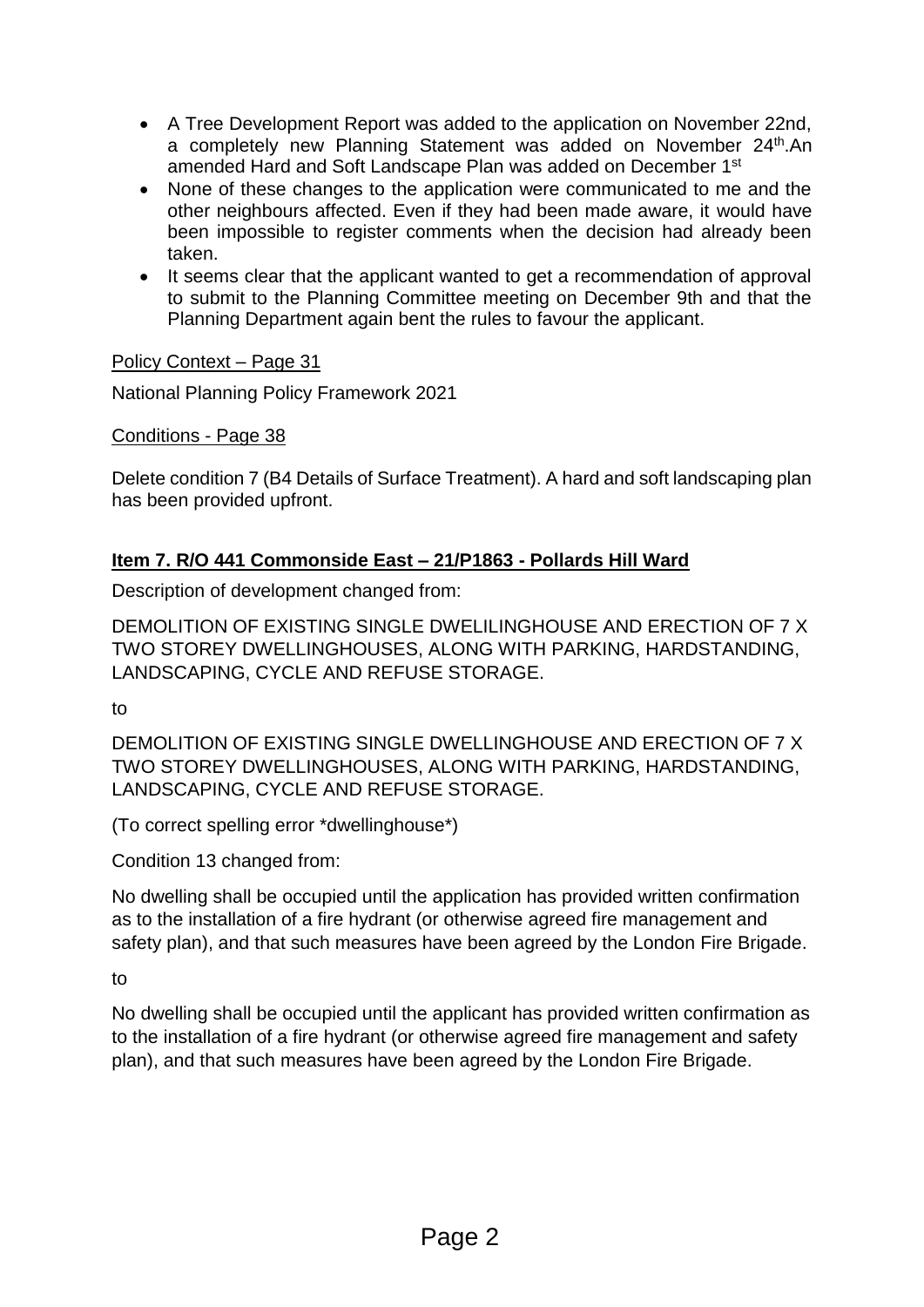# **Item 8. Wimbledon College, Edge Hill – 21/P1519 – Hillside Ward**

# Consultation – Page 64

A further 4 letters of objection have been received with the following concerns:

- The submitted aerial photos exaggerate how worn the playing surface is;
- Lack of details of proposed floodlights and fencing;
- Light spill and visual intrusion of proposed floodlights;
- Flood risk and drainage;
- Cost of maintenance;
- Increase in carbon footprint;
- Impact on wildlife.

#### Policy Context – Page 63

5.6 National Planning Policy Framework 2021

#### Trees and ecology – Page 68

#### Additional paragraph

7.25 The applicant has submitted an Ecology Report which concludes that the site is to be of limited value to wildlife and ecology given its existing use as a recreation area. It further outlines that the site has little value for foraging bats or badgers. It does

however recommend that should any shrub removal should be undertaken outside of the nesting season (1st March to 31<sup>st</sup> August). A condition is therefore recommended to be attached to ensure compliance with the Ecology Report.

#### Local Financial Considerations - Page 69

#### Replacement paragraph

9.1 The proposal will not result in residential or commercial floorspace provision and therefore would not be liable to pay a Community Infrastructure Levy (CIL).

Conditions – Page 71

Delete Condition 9.

#### Additional conditions:

#### 14. Condition

The development hereby permitted shall be carried out in accordance with the conclusions and recommendations of the Ecology Report titled 'Preliminary Ecological Appraisal Report dated 09/01/2021 by indigo Surveys'.

#### Reason

To protect, enhance and mitigate the biodiversity of the site in accordance with the following Development Plan policies for Merton: Policies G6 and G7 of the London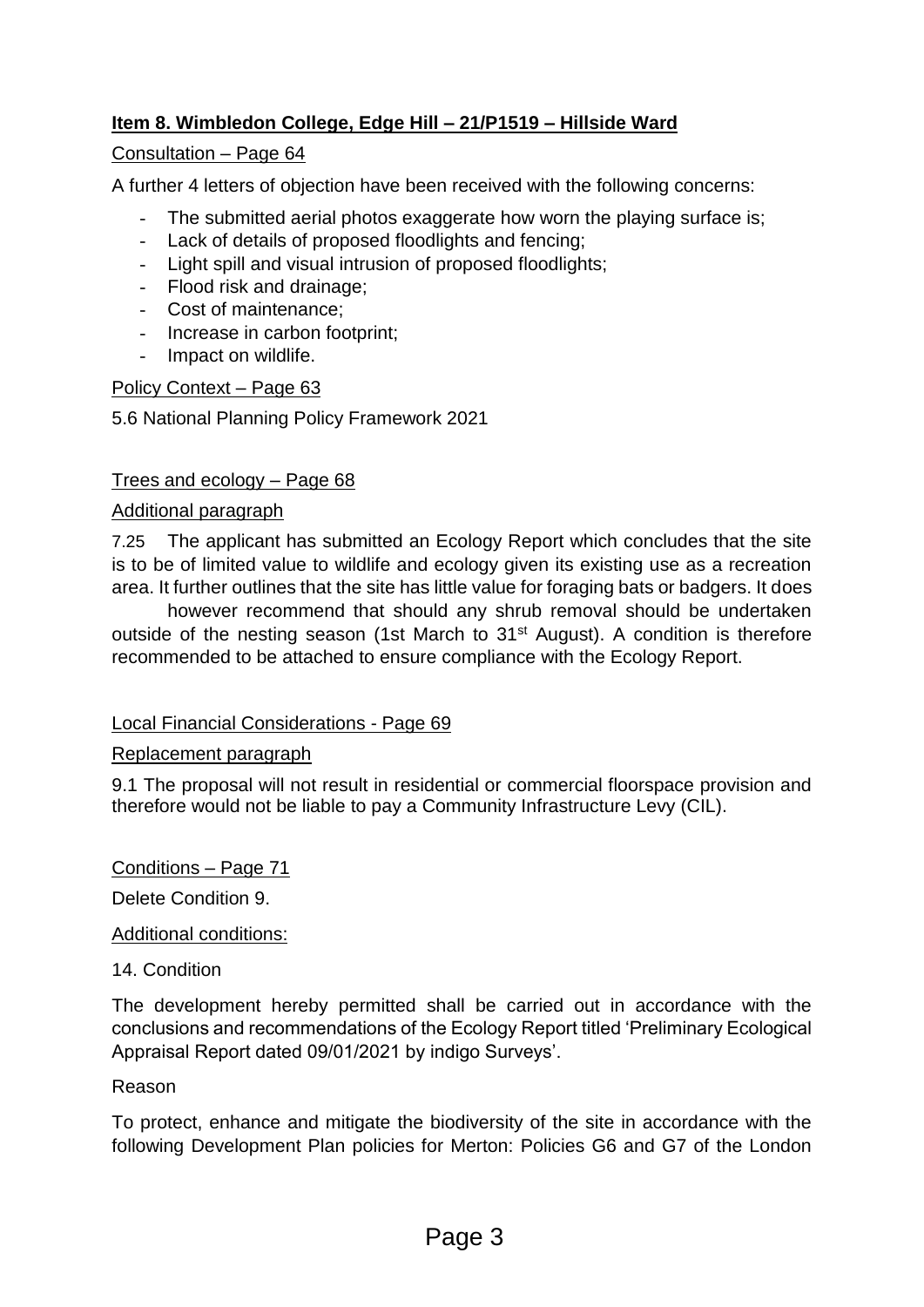Plan 2021, policy CS13 of Merton's Core Planning Strategy 2011 and policy O2 of Merton's Sites and Policies Plan 2014.

# 15. Condition

No development [including demolition] pursuant to this consent shall commence until an Arboricultural Method Statement and Tree Protection Plan, drafted in accordance with the recommendations and guidance set out in BS 5837:2012 has been submitted to and approved in writing by the Local Planning Authority and the approved details have been installed. The details and measures as approved shall be retained and maintained, until the completion of all site operations.

# Reason

To protect and safeguard the existing retained trees in accordance with the following Development Plan policies for Merton: policy G7 of the London Plan 2021, policy CS13 of Merton's Core Planning Strategy 2011 and policy O2 of Merton's Sites and Policies Plan 2014.

# **Item 9 – 290-302A Kingston Road – 21/P3165 - Merton Park Ward**

Illustration of the area of the building to be developed with the infill extension:



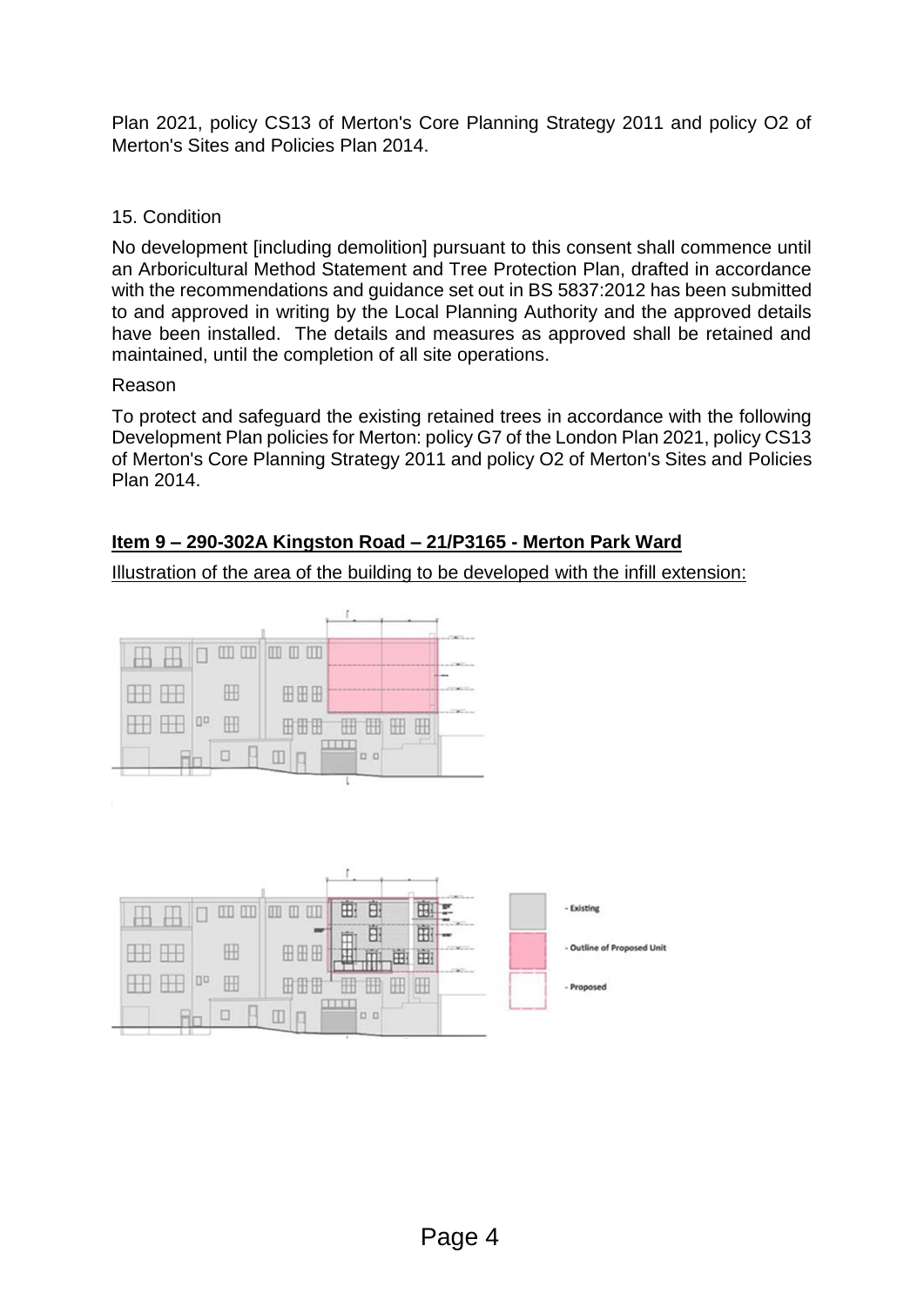

Officer comment: The drawing above illustrates the position of the infill extension in relation to the main building to assist Members' understanding of the proposals – effectively 'squaring-off' one corner of the building.

The rooftop extension (Item 10 on the agenda) includes the rear infill extension in addition to a rooftop extension above.

To clarify, the rooftop extension could not go ahead without the infill extension below but the infill extension could be carried out without the rooftop extension above.

# **Item 10 – 290-302A Kingston Road - 21/P3168 - Merton Park Ward**

The applicant has submitted a supplementary drawing illustrating the relationship between the proposed balconies and units below to seek to allay any concerns regarding light and outlook: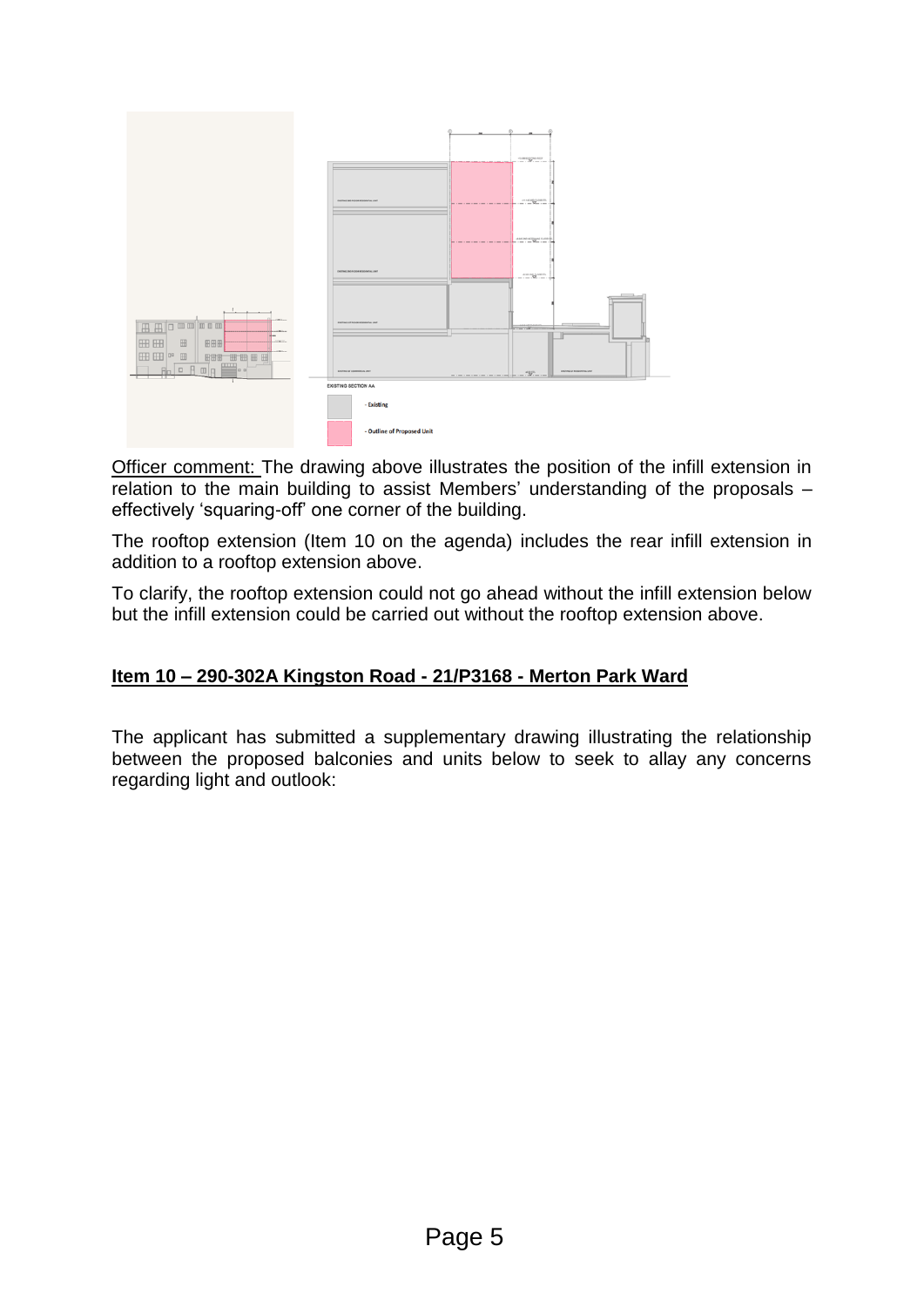

Officer comment: This plan does not change the proposal it simply provides some additional detail. The officer view remains that the relationship would be acceptable, albeit there would be some impact. Members should consider whether they conclude that the proposed arrangements would be acceptable in terms of the impact on residents below.

# **Item 11 – 81-83 Wimbledon Hill Road - 21/P0119 Hillside Ward**

#### Consultation – Page 118

A further 6 letters of objection have been received with the following concerns:

- Loss of daylight/sunlight. Applicant's daylight/sunlight report is misleading. Daylight/sunlight distribution to surrounding properties has not been considered. Does not comply with BRE guidance;
- Proposal does not comply with the Council's Development Plan;
- Defective consultation;
- Errors in applicant's submission;
- Loss of privacy;
- Parking impact;
- Flood risk:
- Not viable and no social housing proposed;
- Overdevelopment of site;
- Impact on conservation area;
- Visual impact and loss of open space.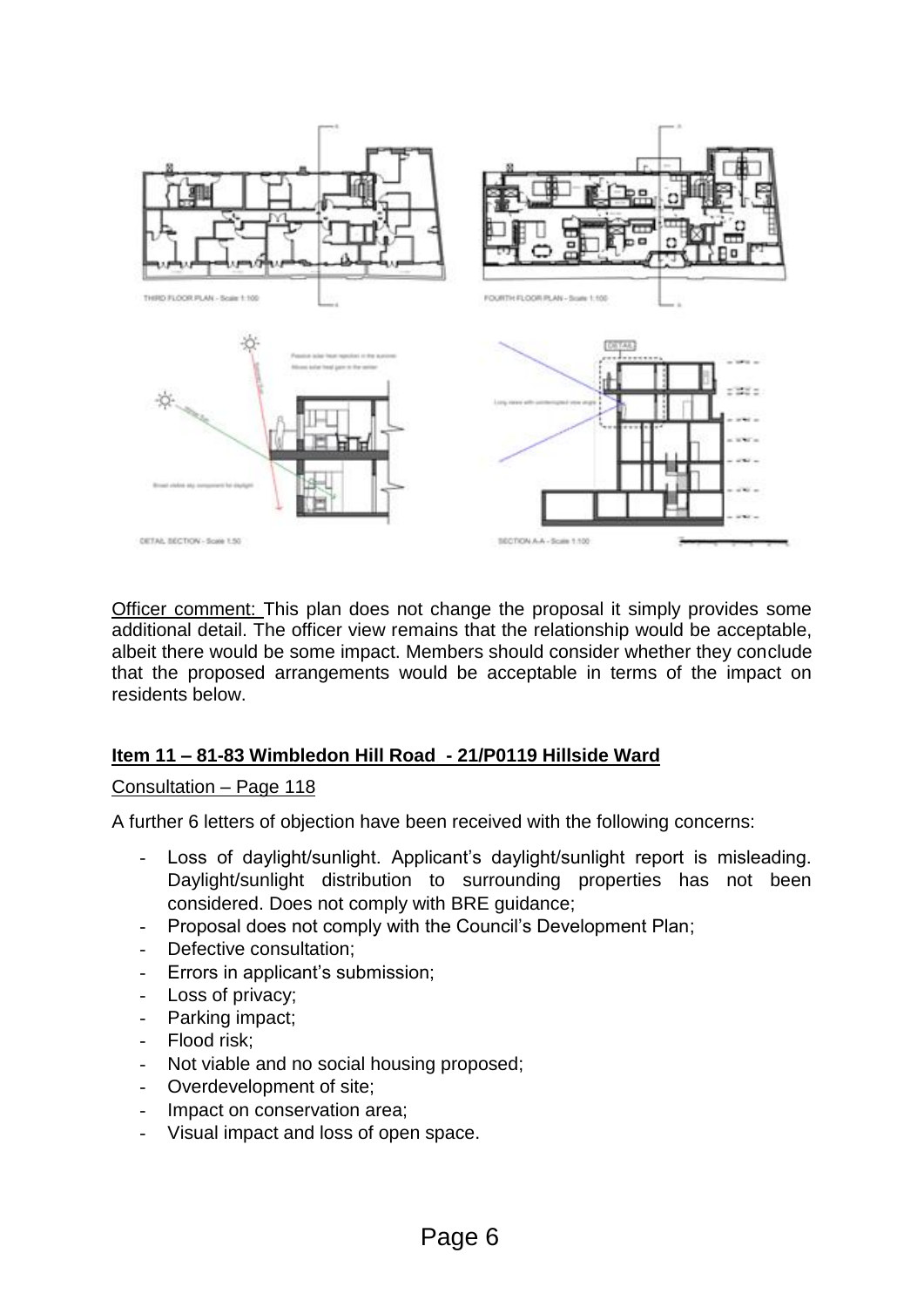# Policy Context – Page 118

5.6 National Planning Policy Framework 2021

# Residential Amenity – Page 124

Replacement Paragraph:

7.3.6 With regards to daylight/sunlight, a Vertical Sky Component (VSC) Test has been carried out. VSC measure the general amount of light available on the outside plane of the window as a ration (%). The VSC when measure at the centre of a window should be no less than 80% of its former value (BRE baseline target). A total of eight windows in the ground and first floors of Bluegates would fail to comply with this requirement, however according to BRE guidelines the impact on these windows would still be only be minor (7 windows) to moderate (1 window) (BRE advises that where the amount of daylight/sunlight is reduced by  $20 - 35%$  the impact is minor, and when it is reduced by 35% - 50% the impact is moderate). This is considered acceptable in this instance, given a number of the impacted windows are in the side elevation of Bluegates, with some appearing to be secondary windows. It should also be noted that the French door windows, which lead out to balconies on Bluegates are also heavily impacted by the flank wall of Bluegates, which they are attached to, and the balconies from flats above, which overhang them.

# Standard of Accommodation – Page 125

Additional paragraph 7.4.3:

Accommodation schedule

| Flat           | <b>Type</b>  | GIA (sqm) | Plan<br>London<br>requirement | External<br>amenity space |
|----------------|--------------|-----------|-------------------------------|---------------------------|
|                |              |           |                               | (sqm)                     |
|                | 2bed/4person | 86        | 70                            | 30<br>÷                   |
|                |              |           |                               | (garden)                  |
| $\overline{2}$ | 3bed/6person | 162       | 102                           | 25<br>12                  |
|                |              |           |                               | (garden)                  |
| 3              | 3bed/6person | 170       | 102                           | 6                         |
| $\overline{4}$ | 3bed/6person | 160       | 102                           | 6                         |
| 5              | 2bed/4person | 89        | 70                            | 6.5                       |
| 6              | 2bed/4person | 86        | 70                            |                           |
| 7              | 2bed/4person | 89        | 70                            |                           |
| 8              | 2bed/4person | 102       | 70                            |                           |
| 9              | 1bed/2person | 69        | 50                            | 7                         |
| 10             | 1bed/2person | 71        | 50                            |                           |
| 11             | 2bed/4person | 100       | 70                            | 7                         |
| 12             | 2bed/4person | 102       | 70                            |                           |